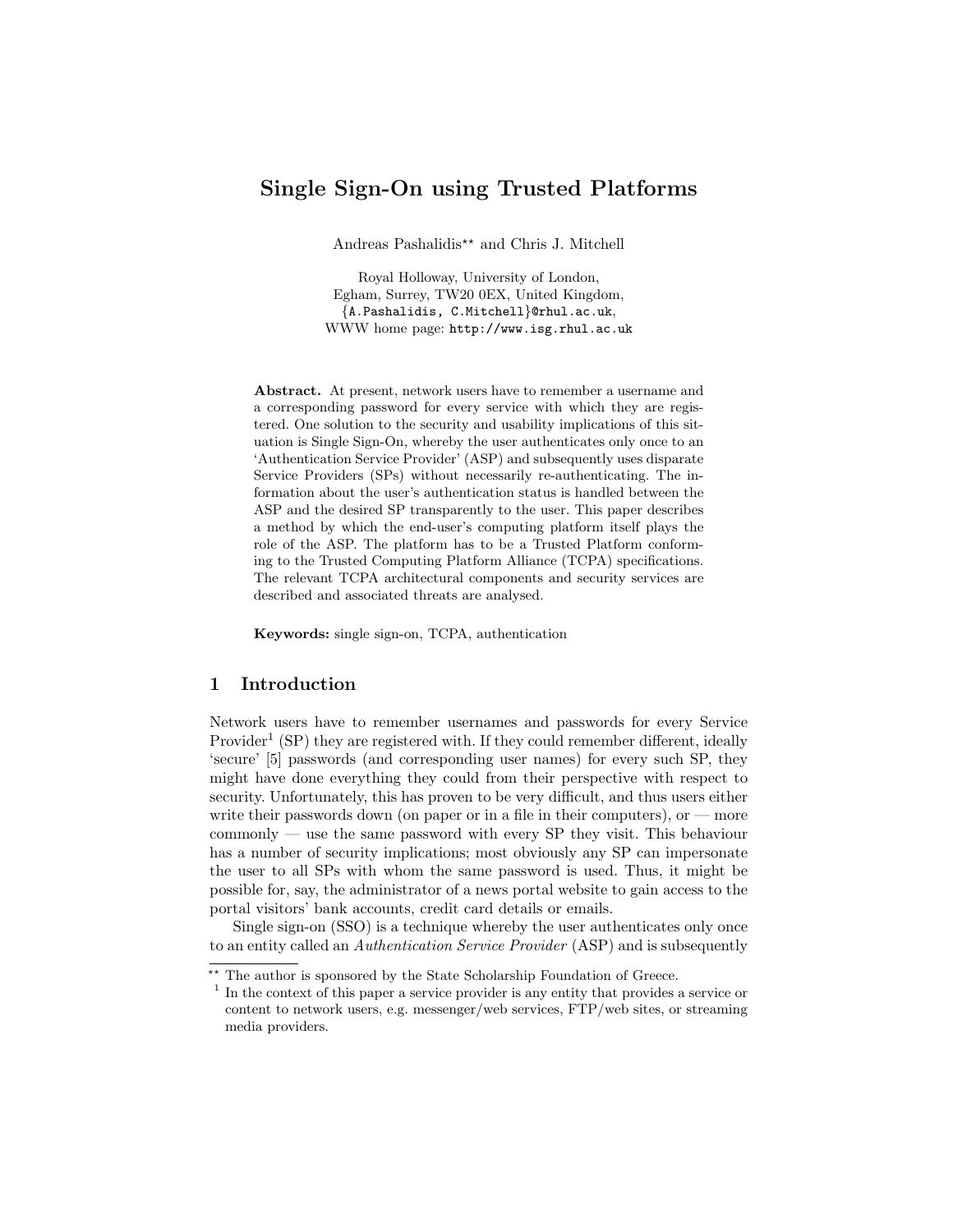logged into a number of SPs without necessarily re-authenticating. This seamless experience increases the usability of the network as a whole and eliminates the security implications mentioned above (but introduces its own). It is obvious that, under SSO, SPs require some kind of notification from the ASP about the user's authentication status. These notifications are termed authentication assertions. The SP assesses the authentication assertions provided by the ASP and determines whether or not to grant access to a protected resource to the specified user.

The Liberty Alliance, a consortium of over 160 companies, has developed a set of open specifications that, among other things, provide web-based SSO [8–13] (the specifications are publicly available at www.projectliberty.org). Authentication assertions under Liberty are based on the Security Assertions Markup Language (SAML), a platform-independent framework for exchanging authentication and authorisation data [16]. Liberty employs the notion of trust circles, formed by trusted ASPs and the SPs that rely on the ASPs for the purposes of user authentication (the 'relying SPs'). Users are uniquely identified by pseudonymous identifiers that do not contain any personally identifying information. Relationships between an ASP and relying SPs are based on contractual agreements outside the scope of the specifications.

Liberty specifies generic requirements for the protocols for conveying assertion requests and responses between parties. Concrete protocol bindings are only specified in the context of a Liberty profile. In the 'Web Browser/POST profile', for example, a scheme for web SSO is specified where SSL or TLS are the underlying mechanisms that provide for authentication, integrity and confidentiality of authentication information [11].

The actual authentication method used by the ASP is not specified by Liberty. Authentication assertions may, however, include descriptions of the initial user identification procedure at the ASP, the physical, operational and technical protection procedures, and the authentication method used (such as password, smartcard or public key certificate) [9].

The Trusted Computing Platform Alliance<sup>2</sup> (TCPA) is an industry working group with the following main goal: "Through the collaboration of hardware, software, communications and technology vendors, [to] drive and implement TCPA specifications for an enhanced hardware and operating system based trusted computing platform that implements trust into client, server, networking, and communications platforms" [19]. A computing platform that conforms to the TCPA specifications is termed a 'Trusted Platform' (TP)<sup>3</sup>. SSO has recently been identified as one of the applications that can benefit from TPs [1].

This paper describes a method where a user's TP plays the role of the ASP in order to achieve SSO among disparate SPs. The next section is a review

<sup>2</sup> http://www.trustedcomputing.org

<sup>&</sup>lt;sup>3</sup> The TCPA specifications have very recently been superseded by the specifications of the Trusted Computing Group (www.trustedcomputinggroup.org) which has replaced the TCPA. The TCG specifications appear to support a similar SSO process to that described in this paper.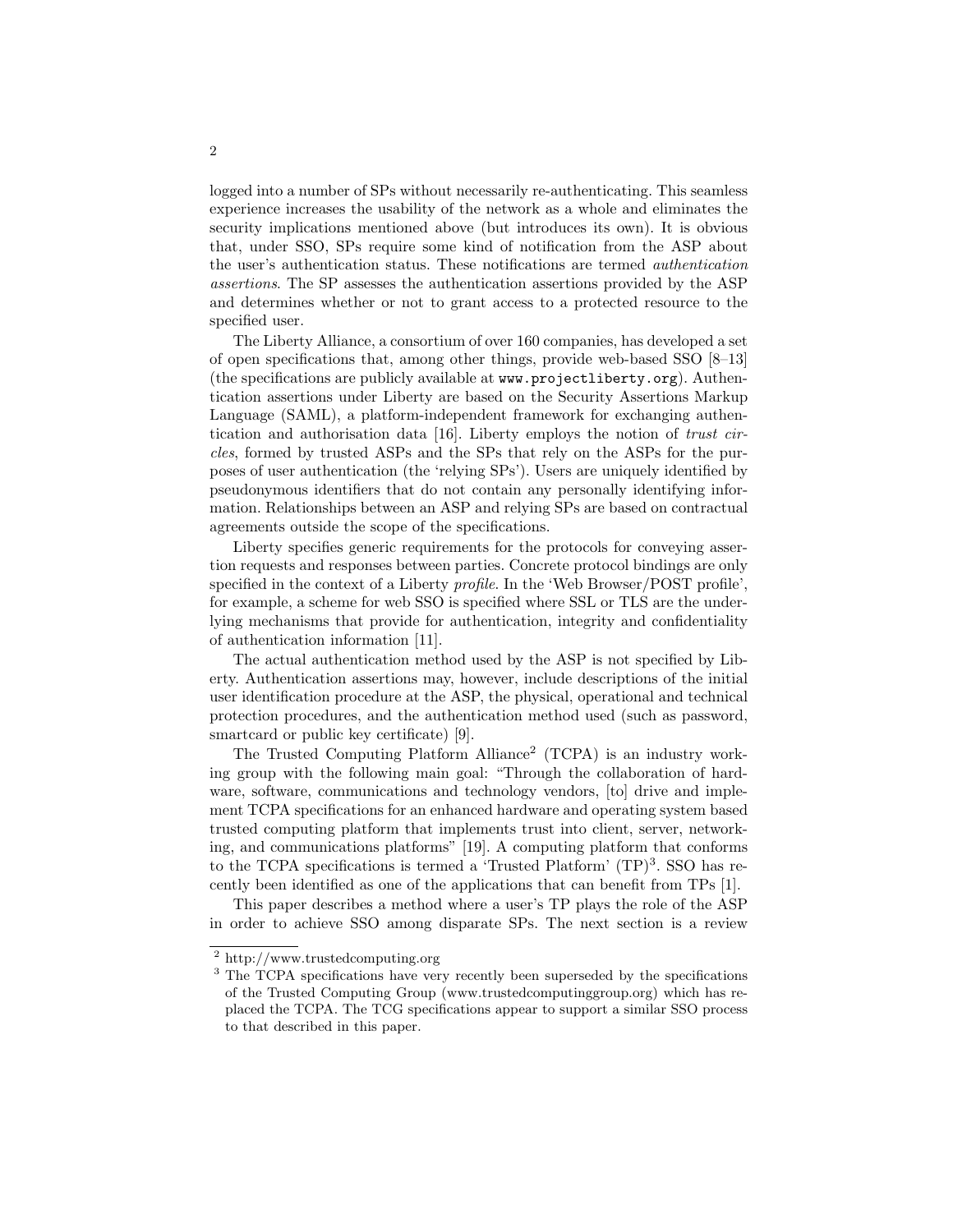of relevant TCPA architectural components and security services. Section 3 describes the SSO protocol, while section 4 analyses the associated security threats. Section 5 discusses advantages and disadvantages and sections 6 and 7 give an overview of related work and conclude the paper.

### 2 Review of TCPA security services

This section introduces those components of the TCPA specification that are relevant to this paper. For a full description see, for example, [1, 4].

Every TP has a Trusted Platform Module (TPM), essentially a crypto coprocessor with special functionality. It is a chip closely bound to a computing platform's main hardware (e.g. soldered to a PC's motherboard). Information stored in the TPM (in so-called 'shielded locations') is resistant to any direct software attack, as the information can only be accessed through well-defined commands known as TPM capabilities. Three TCPA security services are relevant to this paper, namely TPM Identities, Integrity Metrics and Key Certification.

### 2.1 TPM identities

Every TPM has a unique RSA key pair imprinted in it, termed the 'Endorsement Key'. The private part of this key pair (PRVEK) never leaves the TPM and is used only to decrypt certain data structures that are sent to the TPM for very specific purposes. The public part (PUBEK) can be retrieved from the TPM, but only under certain conditions.

Exposing a TPM's PUBEK outside the TP would enable third parties to uniquely identify that particular platform, which is a potentially serious privacy threat in today's interconnected world. TCPA therefore introduces the notion of TPM Identities, which allow a user to signify to third parties that she is using a genuine (in the sense of TCPA-conformant) TP without revealing its particular identity. A TP can have an arbitrary number of TPM Identities. Each TPM Identity has an associated RSA key pair, termed the TPM Identity Key (IDK) which can only be used for signature generation and verification. The private part of an IDK is never exposed outside the TPM in the clear.

IDKs have to be certified by a so-called Privacy Certification Authority (PRV-CA) before use. A simplified description of the procedure by which a public key certificate for an IDK can be obtained from a PRV-CA is given below.

- 1. The TPM owner issues a command to the TPM (TPM MakeIdentity) that generates a new IDK for the TPM, and outputs the public part of it.
- 2. The TPM owner contacts a PRV-CA of his/her choice and submits (among other things) the new IDK's public part and evidence that proves the authenticity of the TP. This latter evidence includes the following two types of credential.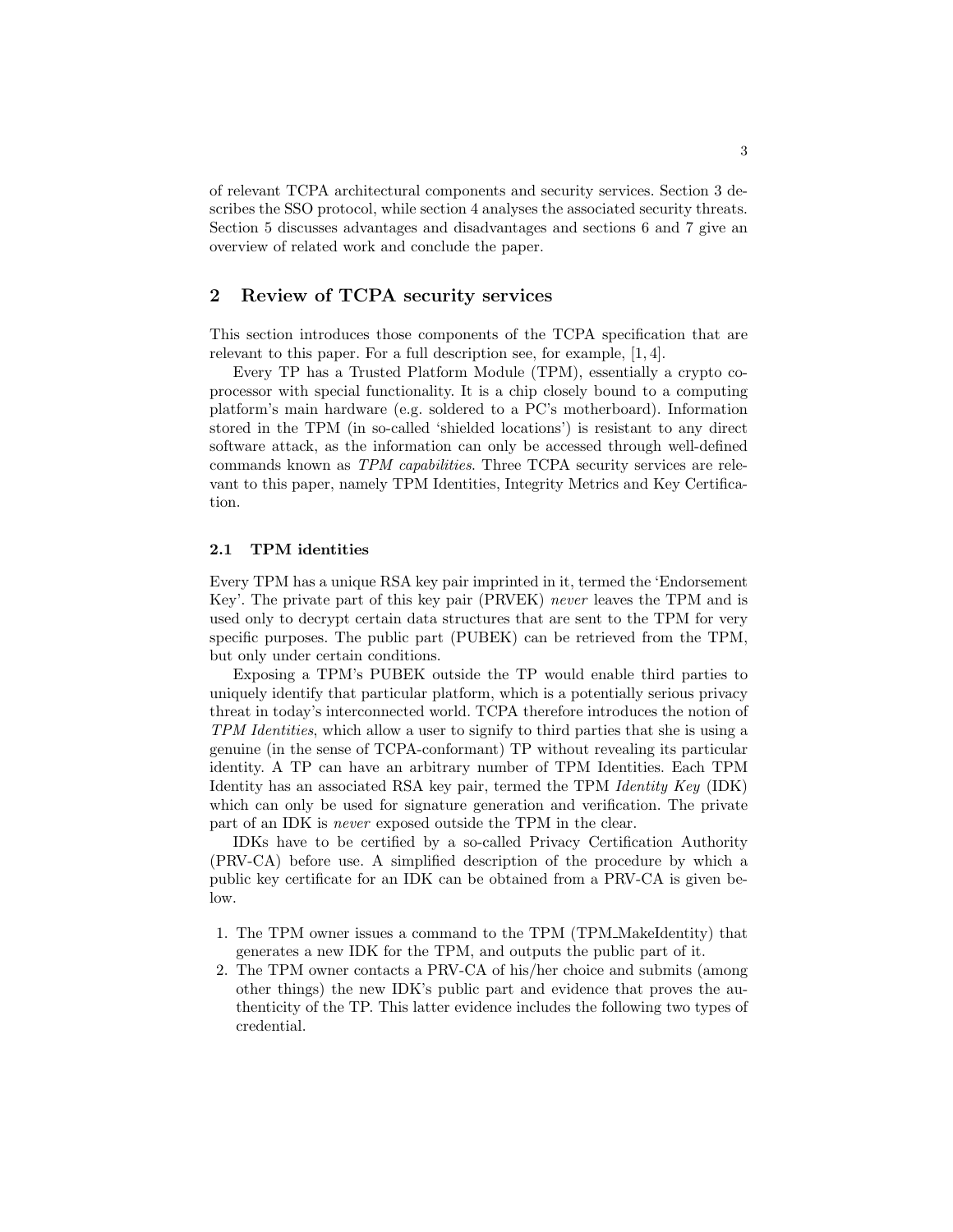- An Endorsement Credential that contains the TPM's PUBEK. This is essentially a public key certificate issued by the TPM manufacturer. The PRV-CA can use the PUBEK to encrypt data that can only be decrypted by the specific TPM. Unfortunately, it also allows the PRV-CA to uniquely identify the TP in question.
- A Platform Credential a digital certificate that is typically issued by the platform manufacturer  $-$  that describes the general characteristics of the computing platform and binds the Endorsement Credential to a Conformance Credential. The latter is a document produced by a test laboratory that has independently verified that a particular TPM/Platform design conforms to the TCPA specification.
- 3. The PRV-CA verifies the supplied certificates against locally-stored trusted root public keys of their respective issuing authorities. If convinced that the TP in question is genuine, the PRV-CA generates a public key certificate for the new IDK, known as an Identity Credential. The Identity Credential is signed by the PRV-CA and binds the public part of the new IDK to a user-chosen text label and general information about the platform type. At this point the PRV-CA has no assurance that the IDK was indeed generated by the TPM in question. In order to provide this assurance, the PRV-CA encrypts the Identity Credential using a symmetric session key which is itself encrypted using the TPM's PUBEK, such that only the intended TPM will be able to decrypt it. The resulting encrypted data and session key are sent back to the TP.
- 4. The TPM owner must then issue a command (TPM ActivateTPMIdentity) to activate the new IDK. This command needs to be submitted with the encrypted session key, and the TPM will only activate the new IDK if the certified key inside the Identity Credential corresponds to an IDK of the TPM that has yet to be activated.

After having successfully activated an IDK, it can only be used to digitally sign data structures within the TPM (since the private part of an IDK never leaves a TPM in cleartext). The TP user can then send the IDK-signed data along with the corresponding Identity Credential to a third party. The third party can verify the Identity Credential using the trusted root public key of the issuing PRV-CA. If the signature of the IDK-signed data verifies using the public key from the Identity Credential, then the third party can be confident that the data was signed by a genuine TPM. At the same time there is no way for the third party to uniquely identify the TP in question.

Every IDK (in fact, every TPM-protected object) has certain authorisation data associated with it, which is specified at generation time. Knowledge of an IDK's authorisation data must be demonstrated to the TPM prior to use of TPM functions that need to access that IDK. Since IDKs can only be generated by TPM owners, there is an issue if the ultimate IDK user is not the TPM owner (for example, the TPM owner could be a company's sales department and the employees its users). The TCPA specification [4] defines a protocol, termed the Asymmetric Authorisation Change Protocol (AACP), that allows the

4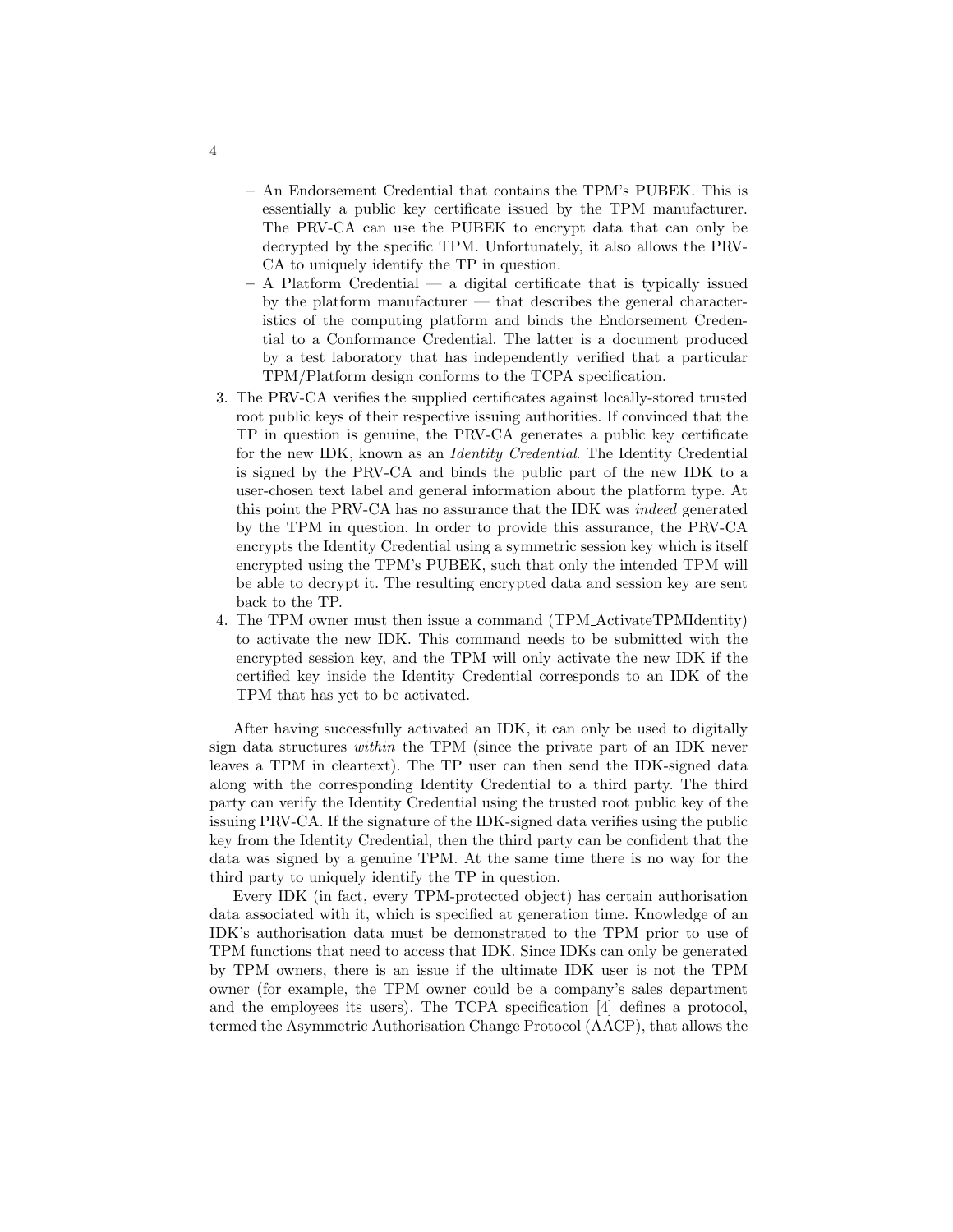authorisation data of an IDK to be changed, such that the previous authorisation data owner does not get to know the new authorisation data (the protocol, however, requires participation of the previous authorisation data owner). In this way the TPM owner can generate and assign different sets of TPM Identities to different users of the same TP.

### 2.2 Integrity metrics

TCPA-enabled platforms are able to reliably measure, store and report their configuration and software state. This is achieved by applying a one-way hash function to software that is about to be executed on the TP; the resulting hash value (called an 'integrity metric') is stored inside one of the TPM's Platform Configuration Registers (PCRs). The initial value of each PCR is zero, but their values are updated during a TP's boot cycle. In particular, whenever the TP is about to execute a critical piece of software or firmware (such as the BIOS, the OS and applications), the following actions are performed:

- 1. The software about to be executed is cryptographically hashed (using SHA-1  $[15]$ .
- 2. The resulting digest is concatenated with the current value of a specific PCR and this concatenation is hashed again.
- 3. The digest resulting from step 2 becomes the new value of the affected PCR.
- 4. An entry is appended to a log file called the 'history information'. The entry contains information about the measured event (such as the software name and version), which PCR was affected, and a Validation Certificate (or a reference to it). The latter is a certificate issued and signed by the measured component's manufacturer or vendor that binds the component to the expected hash value of step 1.
- 5. The measured software is executed.

In this way, accurate 'integrity metrics' of the platform's software state are kept inside the PCRs, where they are protected against interference from software. In order for a communicating third party to assess the software state of a TP, it issues an 'Integrity Challenge' to the TP. The challenge includes a nonce that protects against replay attacks. The TP responds with an 'Integrity Response' that includes: the current PCR values, a digital signature over the PCR values and the nonce generated using one of the TPM's IDKs (using a welldefined TPM capability (TPM Quote)), the Identity Credential for the IDK used to produce the signature, and the history information.

The communicating third party can now assess the trustworthiness of the received Integrity Response. It does so by

- Verifying the Identity Credential with the trusted public key of the issuing PRV-CA.
- Verifying the signature over the PCR values and the nonce using the public key from the Identity Credential.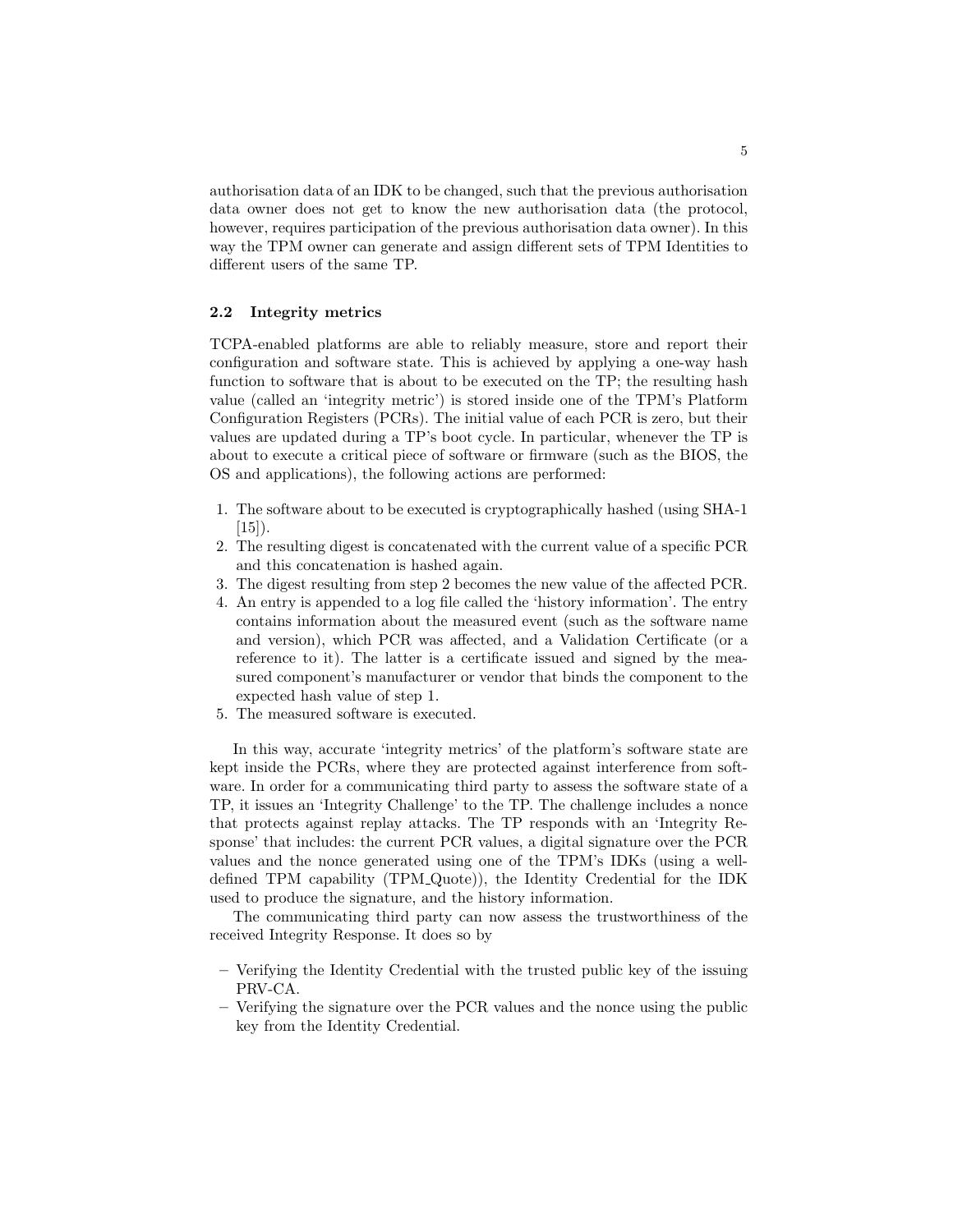– Evaluating the history information and verifying that the given sequence of measured components yields the current values of the PCRs. This includes verifying the Validation Certificates issued by the manufacturers or vendors of the respective components.

If the above steps succeed, the third party can be confident that the TP's software state is as represented by the quoted integrity metrics (and has not been modified). The third party then decides whether or not to trust this software state for the intended purpose.

### 2.3 Key certification

A TPM can cryptographically protect different types of data in a facility known as the TPM's Protected Storage. One of these data types is a non-migratable Signature Key (SK), i.e. an RSA key generated by the TPM using a TCPA capability (TPM CreateWrapKey). These SKs may only be used to sign data and — as opposed to migratable keys — the private (signing) part of these keys is never exported from the TPM in unencrypted form. This means that signing with non-migratable SKs can only be performed by the TPM itself.

The non-migratable SK is a data structure that can be signed by an IDK, using another well-defined TPM capability (TPM CertifyKey). The result is a public key certificate for the public part of the SK. A third party can inspect this public key certificate in conjunction with the Identity Credential corresponding to the IDK used to sign it. If the Identity Credential verifies against the PRV-CA's trusted root public key, and the public key certificate of the SK verifies against the Identity Credential, then the third party can be confident that any data signed with the non-migratable SK in question has been signed by a genuine TPM.

### 3 Using Trusted Platforms for SSO

Before describing the TCPA-based SSO scheme, we make two key observations on which the design of the scheme is based.

Firstly, as pointed out in [1], user authentication can be delegated to the user's TP and carried out by an Authentication Service (AS) within that TP. The AS may be purely software, or a combination of software and hardware, depending on the authentication method. If, for example, authentication is based on a username/password pair, a software AS will be adequate. Alternatively, if a smartcard is involved, the AS will consist of the card reader and the supporting software. In any case, the AS's integrity will be measured in the TPM's PCRs.

The second observation is that Identity Credentials corresponding to TPM Identities are unique. This is because, since they are X.509 public key certificates [7], they carry a unique serial number assigned by the issuing PRV-CA. Thus, the (PRV-CA Identifier, Serial Number) tuple uniquely identifies any given Identity Credential. Furthermore, Identity Credentials are pseudonymous as they

6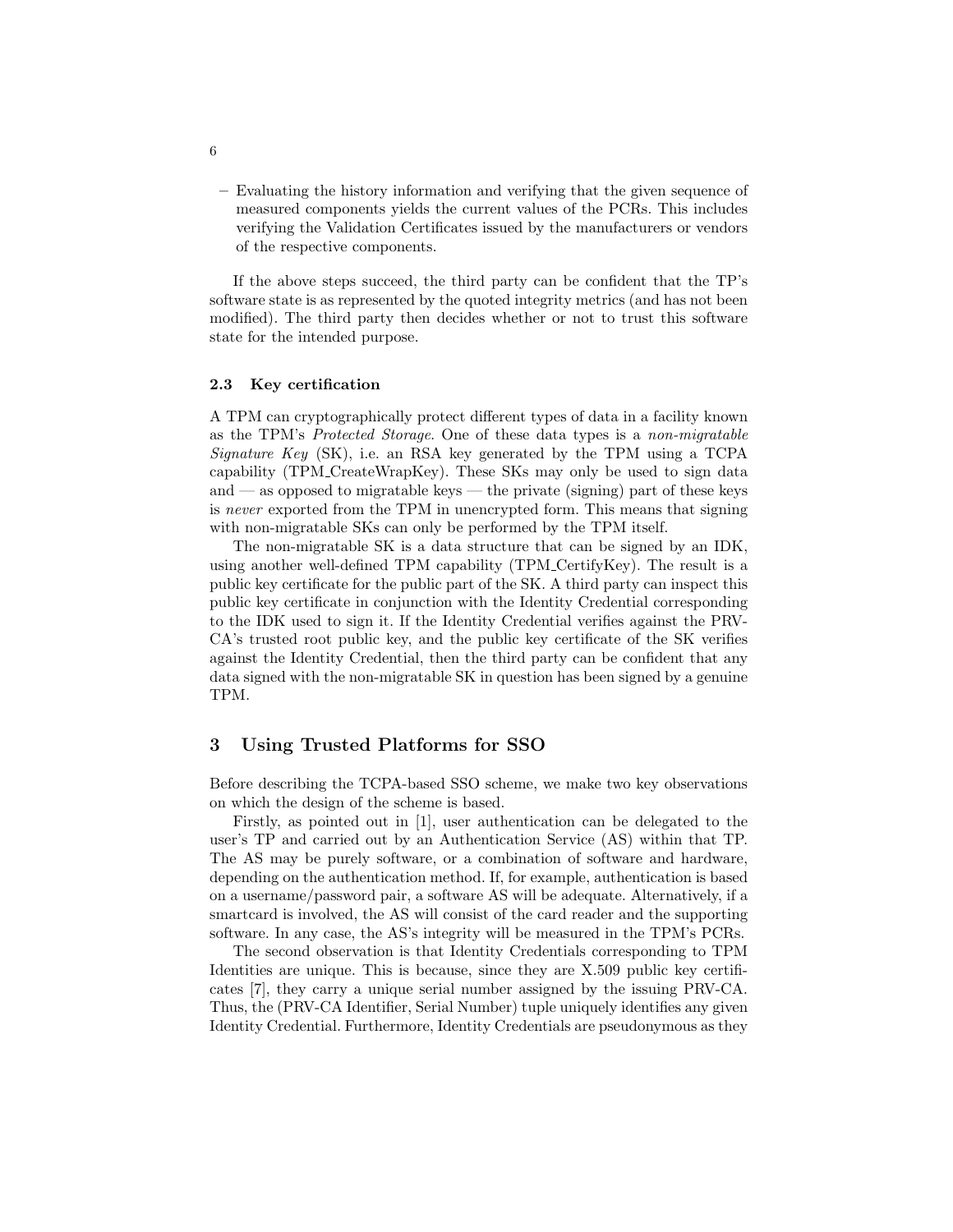do not contain any personal data about the user. Therefore, they can serve as opaque user identifiers in an SSO context. If Identity Credentials are used by SPs to uniquely identify users, the corresponding TPM Identities will act as SSO Identities for users. In the remainder of this paper the term 'SSO Identity' therefore refers to a designated TPM Identity that is used for user identification at one or more SPs.

### 3.1 System entities

The main entities involved in the SSO scheme described in this paper are the user system and the relying SPs.

User system The user system is made up of the user and his/her TCPAconformant computing platform which plays the role of both the network access device (and therefore the SPs' client) and the ASP for relying SPs.

A set of TPM Identities that will act as SSO Identities needs to be generated and activated for each user of a given TP, as explained in section 2.1. As SSO Identities can only be created by TPM owners, there is an issue if the TPM owner is not the ultimate user, or the TP has multiple users. In such a case, the AS (or some other component in the TP) has to manage the authorisation data of IDKs corresponding to SSO Identities. In particular, it should allow TPM owners to create a set of distinct SSO Identities for each user of the platform (see also section 2.1).

For the purposes of SSO, relying SPs communicate with the AS that resides within the user's TP. The AS's task is to locally authenticate the user and subsequently provide authentication assertions to the relying SPs in order to facilitate SSO. In such a case the AS will be tightly integrated into the TP's operating system, probably as a dæmon (service) or part of the operating system login mechanism. As the integrity of the AS is reliably measured in the TPM's PCRs, SPs can assess its trustworthiness using an Integrity Challenge/Response session as described in section 2.2. The key point is that the Integrity Response will be generated using one of the user's SSO Identities.

Service providers SPs require user authentication before granting access to protected resources, and acquire the necessary authentication assertions from the AS inside the users' TP.

Before trusting authentication assertions, SPs need to verify the AS's integrity and assess its trustworthiness using an Integrity Challenge/Response session, as mentioned above. Only if the AS in place is judged trustworthy by an SP can authentication assertions subsequently conveyed from the AS to the SP be trusted. It is important, however, to note that the Identity Credential corresponding to the user's SSO Identity is conveyed from the AS to the SP during the Integrity Challenge/Response session. The SP can use this unique Identity Credential in order to differentiate between SSO Identities (and therefore user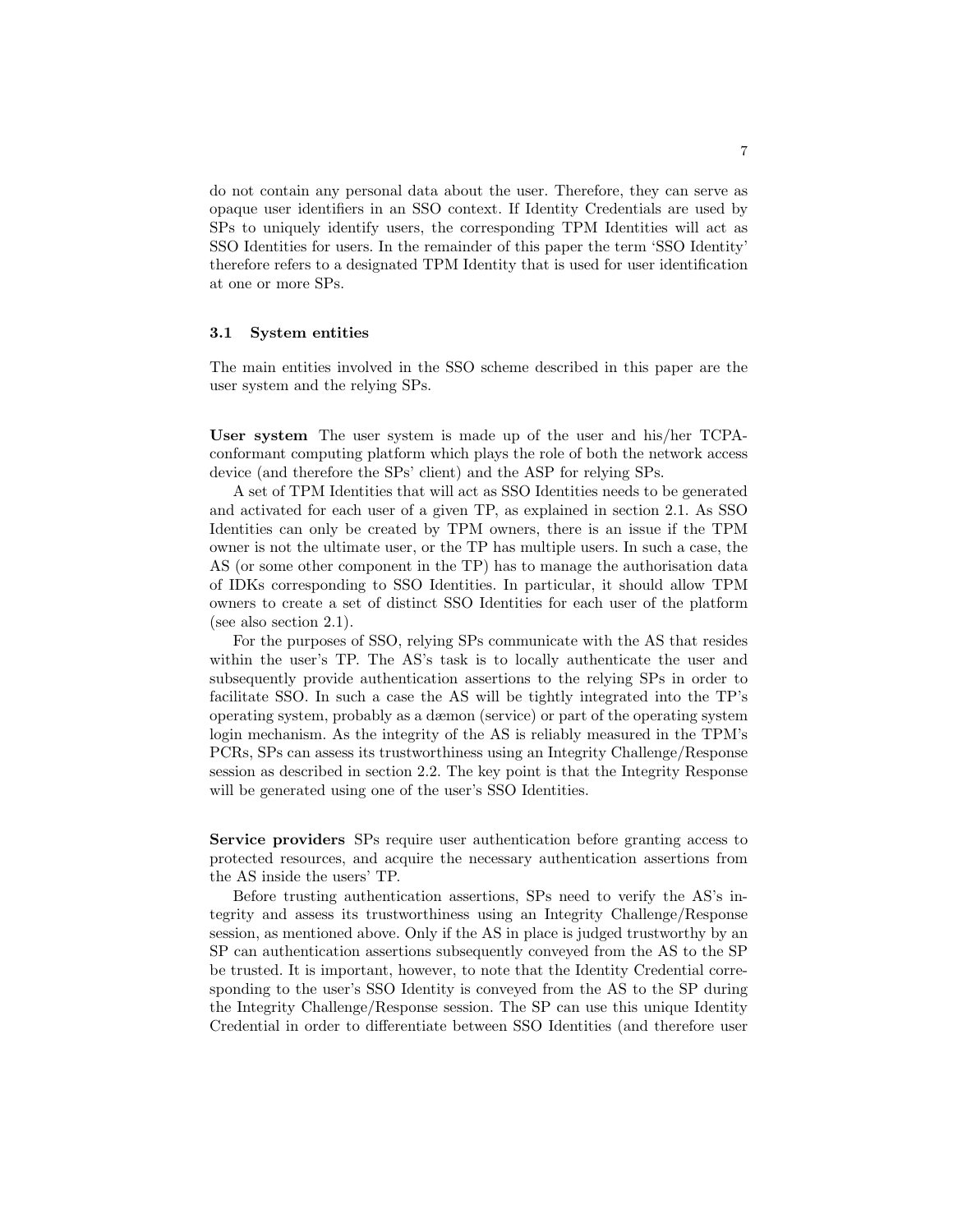accounts). In this way the TCPA Integrity Challenge/Response mechanism simultaneously provides integrity assurance and user identification. Of course this relies on an initial registration procedure between a user and an SP, during which the user registers using a particular SSO Identity. This is referred to below as SSO Identity association. The protocol described in section 3.3 supports both this initial registration process and subsequent SSO authentication.

In order to guard against man-in-the-middle attacks (section 4.3), users have to somehow authenticate the desired SP before releasing an Integrity Response or authentication assertions. The SSO protocol described in section 3.3 therefore requires that every SP has a well-known, human-readable unique identifier (SPID) such as a Uniform Resource Identifier [2]. This SPID must be easily identifiable by the end user.

#### 3.2 Trust relationships

When using the SSO scheme described herein, the trust relationships between the different entities are as follows. End users need to trust the  $PRV\text{-CA}(s)$ chosen to certify the IDKs that correspond to their SSO Identities, to protect their privacy (see section 4.4). SPs, on the other hand, need to trust

- The PRV-CA(s) chosen by the user to certify the IDKs of their SSO Identities.
- The AS installed and run on the user TP, as well as any software executed before the AS (such as the BIOS and the Operating System).

Generally speaking, trusting a PRV-CA also means trusting all entities vouched for by that PRV-CA, namely the TPM manufacturer, the TP manufacturer, the conformance testing lab, and the TCPA specification itself.

In Liberty terms [8], no explicit circles of trust need to be formed by SPs (e.g. no explicit contractual agreements are made between SPs and the AS in the TP). SSO can be achieved at those SPs that trust the  $PRV\text{-CA}(s)$  chosen by the users and the system software (AS, OS, BIOS) that runs on their TPs. Therefore, 'trust circles' are defined by the intersection of the sets of PRV-CAs and system software configurations that are trusted both by the user and the SPs. (This may, of course, involve contractual and/or liability transfer arrangements between SPs and AS system providers and/or TP vendors).

### 3.3 The SSO protocol

The SSO protocol consists of a single message exchange between the SP and the AS and starts when the user requests a protected resource from the SP. It can also be used for initial user registration at a SP. A detailed description follows.

- 1. The SP sends a message to the AS, which consists of its SPID, an Integrity Challenge (section 2.2) and, in Liberty terms [13], an authentication request.
- 2. The AS asks the user to positively verify and acknowledge the SPID of the SP before continuing. This is to counter the attack described in section 4.3.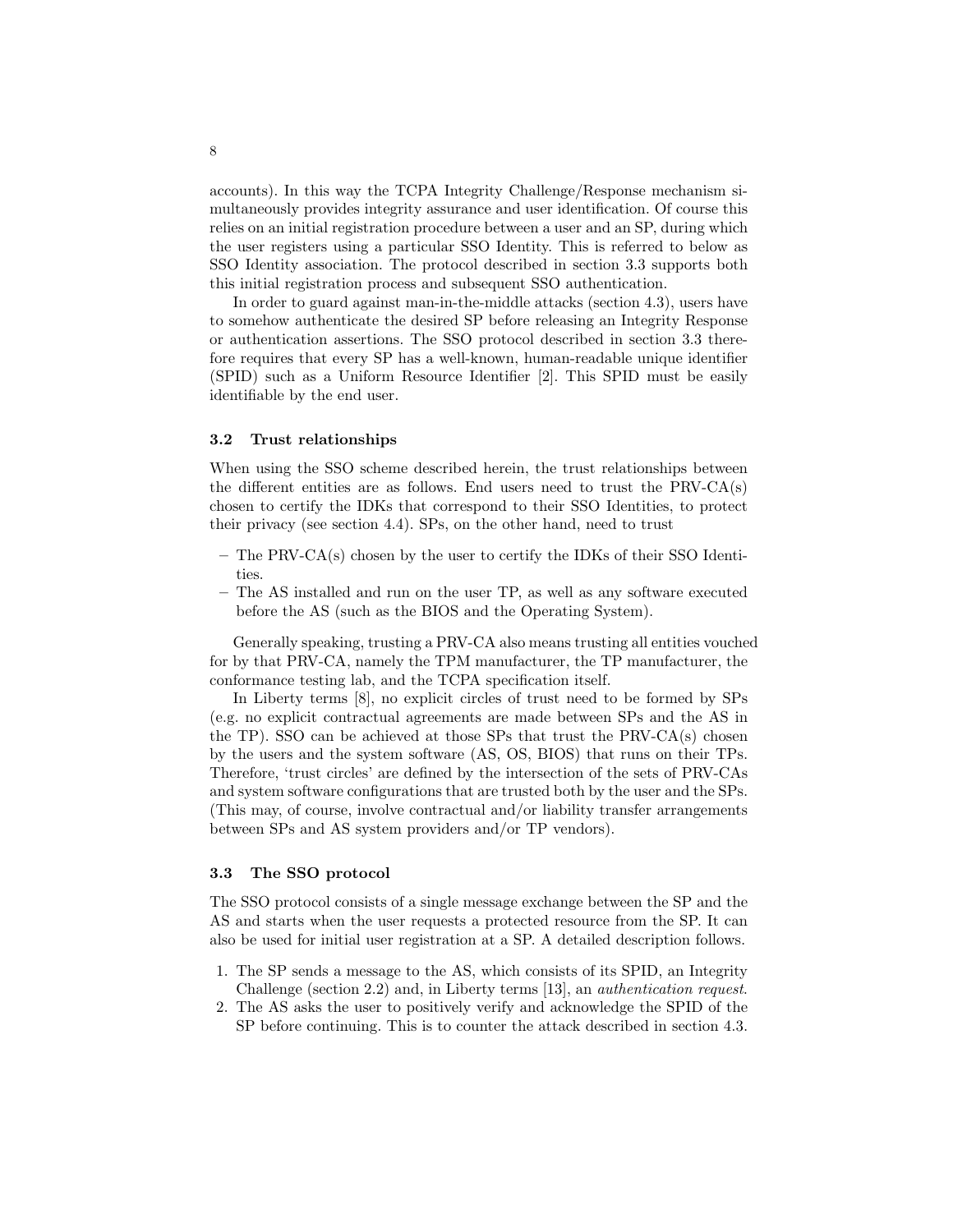- 3. If the user's current authentication status does not satisfy the requirements of the authentication assertion request from step 1, the AS now authenticates the user by some (acceptable) means.
- 4. If more than one SSO Identity association exists for this SP, the AS asks the user which SSO Identity to use for this session. If no SSO Identity association exists for this SP, this protocol instance is used for initial user registration at the SP. In this case the AS asks the user which of his/her SSO Identities to register with this SP.
- 5. The AS constructs the following data objects:
	- The Integrity Response using the IDK corresponding to the chosen SSO Identity, as explained in section 2.2.
	- A public key certificate for a non-migratable SK, generated using the aforementioned IDK as explained in section 2.3. For privacy reasons, there must exist a strict one-to-one relationship between this SK and the IDK. (The SK may be created dynamically or be permanently stored in the TPM's Protected Storage.)
	- An authentication assertion that contains the SPID of the SP and information about the user's authentication status. The AS signs the authentication assertion using the non-migratable SK (see Figure 1).

These data objects are concatenated and sent back to the SP as a reply. In Liberty terms [13], this message corresponds to an *authentication response*.

- 6. The SP evaluates the Integrity Response as explained in section 2.2. If this assessment completes satisfactorily, and if the (TPM measured) AS in place is trusted, the process continues normally. Otherwise, SSO/Registration fails.
- 7. The SP verifies the SK's public key certificate against the Identity Credential contained in the Integrity Response, as explained in section 2.3. If verification fails, SSO/Registration also fails.
- 8. The SP verifies the signature of the authentication assertion against the (verified) public key certificate of the SK. If verification fails, SSO/Registration also fails.
- 9. The SP assesses the authentication assertion provided by the AS. This includes checking that the SPID inside the authentication assertion actually represents the SP. If the SP's authentication requirements are met, SSO/Registration succeeds and access to the protected resource is granted. Otherwise, SSO/Registration fails.

The relationships between the different types of involved keys and the PCR values of the TP are shown in Figure 1.

If a protocol run is used for initial user registration at the SP (as determined in step 4), and if registration actually succeeds (as determined in step 9), the AS permanently stores the new SSO Identity/SP association and the SP creates a new user account for the newly encountered SSO Identity Credential.

The AS achieves SSO by maintaining (caching) the user authentication status within the AS and by storing SSO Identity/SP associations permanently. Every time the user requests a protected resource from a SP with whom a SSO Identity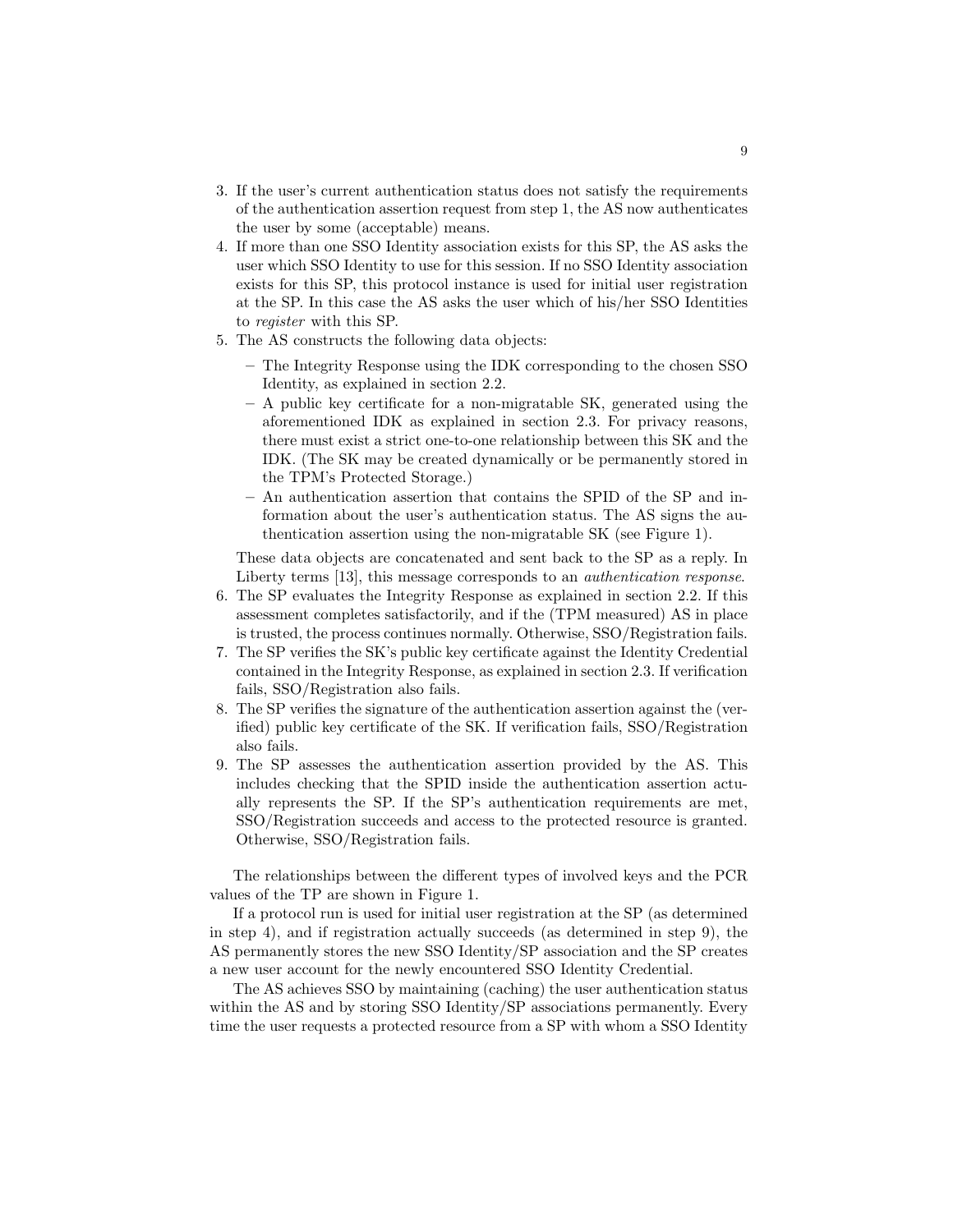

Fig. 1. Data structure relations

association exists, the above protocol will run, without necessarily requiring an authenticated user to re-authenticate.

The AS can achieve single logout by 'remembering' every open SP session. If the user requests a single logout, the AS can contact each SP in turn in order to log out the user.

#### 3.4 SSO identity federation

The TCPA specifications do not allow the migration of TPM Identities from one TP to another. This has the immediate consequence that the SSO scheme supports user mobility only if the TP itself provides for this (such as a laptop or PDA).

Although it is advisable from a privacy perspective to use different SSO Identities with every SP (see section 4.4), it may be desirable to federate two (or more) user SSO Identities<sup>4</sup> at a SP, such that the user will be able to use any of the federated Identities for logging into his/her account. If the federated SSO Identities are generated on different TPs, the user will be able to enjoy SSO from any of these TPs.

Such SSO Identity federation is outside the scope of the scheme described herein, but could be provided as a service by individual SPs, for example using a one-time password scheme; see, for example, [14]. The user logs into the SP using one Identity and obtains a one-time password. He/she then logs in with another Identity and uses the one-time password to federate the two Identities.

<sup>4</sup> Note that the term 'identity federation' is used in a slightly different manner to that employed in the Liberty specifications. While in Liberty terms 'Identity Federation' means linking user identities at separate SPs, in this paper the term means linking user identities at the same SP.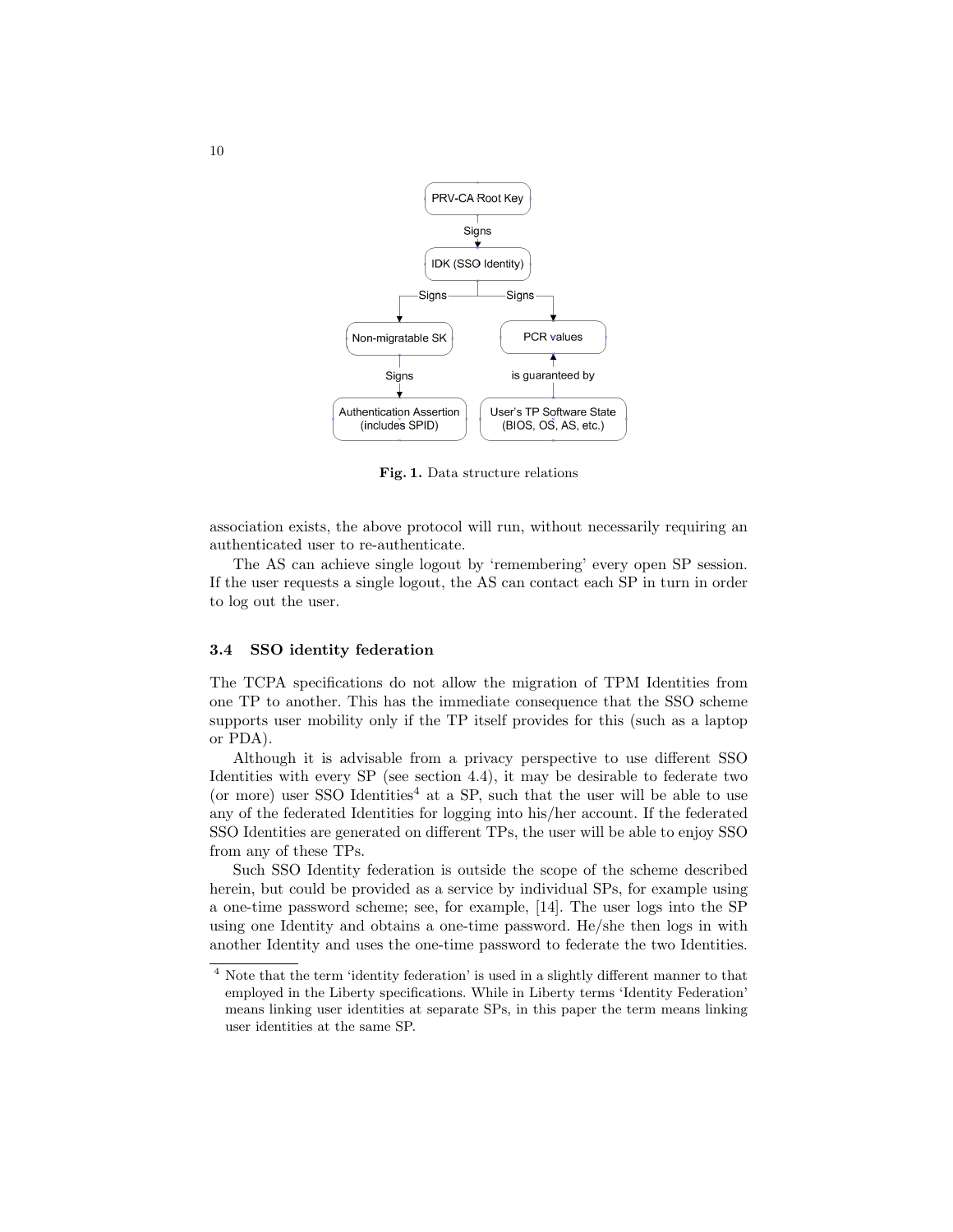Similar techniques could be used to support the transition from legacy user identification/authentication schemes to the one described in this paper.

# 4 Threat analysis

In this section the threats to the scheme and corresponding countermeasures are considered. The threats can be divided into four categories: threats in the user system, threats to the SPs, threats to the communication links, and threats from collusion of entities. Note that we do not consider threats to the underlying cryptographic framework provided by TCPA.

#### 4.1 Threats to the user system

The AS within the user's TP is trusted by both users and SPs; it can easily impersonate users to SPs. The proper functioning of the AS itself must therefore be rigorously checked and its integrity protected. TCPA services that might prove useful in helping meet these goals are 'protected storage' and 'secure boot'.

As the AS also has access to potentially sensitive information (such as user/SP relationships and usage patterns), measures should be taken in order to avoid accidental or intentional leakage of this information to third parties. An opensource AS could help meet this goal, and would potentially attract greater trust from the security community than a closed one.

### 4.2 Threats to service providers

As explained in section 3.2, SPs trust the PRV-CA (and thereby the TPM/TP manufacturers, the TCPA conformance testing lab and the TCPA specification itself), the AS, and all system software executed before the AS. The TCPA architecture allows SPs to choose which PRV-CAs and software configurations to trust, thereby delegating most of the trust management to SPs themselves. Even so, vulnerabilities in system software, inadequate security procedures at PRV-CAs, and errors in the TCPA specification itself (and implementations thereof) pose threats to SPs, as they might allow impersonation of users. However, these threats do not just apply to the scheme described here; indeed they apply to any TCPA environment.

### 4.3 Threats to communication links

An (external) adversary that is in control of the communication link between the user system and an SP could launch the following attacks against the system.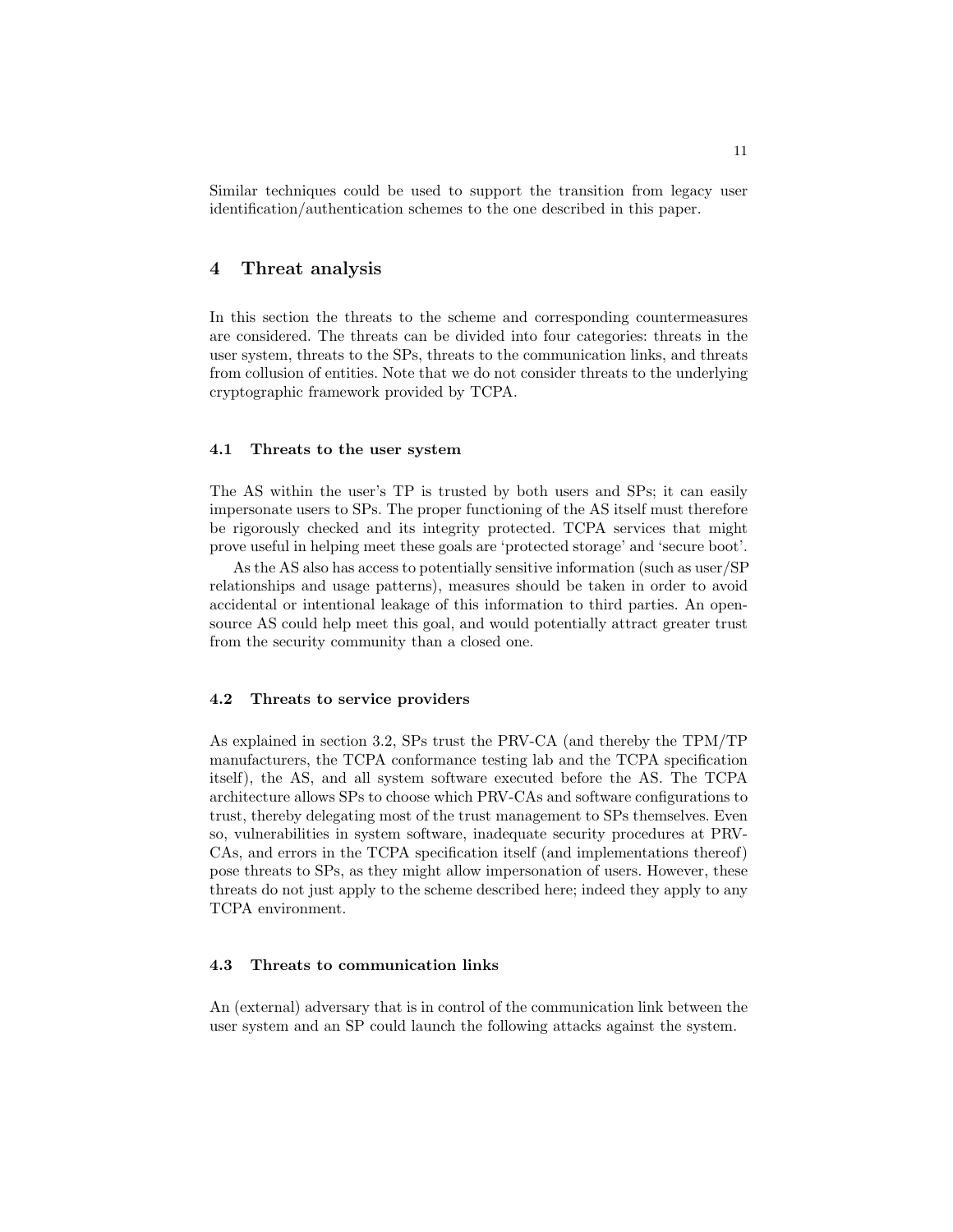Man-in-the-middle attack The adversary could forward the Integrity Challenge and authentication request message (step 1 in section 3.3) received from an SP as part of the SSO process to a victim user, while masquerading as the SP to that user (by spoofing the SPID). Forwarding the user's valid response (step 5 in section 3.3) to the SP might result in successful impersonation.

It is therefore of great importance to authenticate the origin of the Integrity Challenge and authentication request message (step 1 in section 3.3). This can be achieved, for example, using an SSL/TLS channel with server-side certificates<sup>5</sup> [18] in conjunction with the security extensions for DNS [6] or a suitable challenge/response protocol involving message signing [20].

The attack is prevented as long as the user inspects the SPID (step 2 in section 3.3), and makes sure that it indeed represents the desired SP.

As the authentication assertion contains the SPID and is digitally signed by the AS, intermediaries (such as an adversary) cannot change the SPID without being detected. At the same time the SP is provided with assurance that the assertion is indeed meant for this particular SP (and not any other).

Traffic analysis The adversary could eavesdrop on the messages exchanged between the user's TP and an SP. This could compromise the user's privacy as it reveals which SP the user is communicating with. The attack cannot be prevented by encrypting traffic (using SSL/TLS, for example), as traffic analysis can still be carried out by simple network monitoring. However, this threat exists regardless of the protocol being used between the SP and the user and is not addressed in the scheme described here.

### 4.4 Collusion threats

SP collusion If a number of SPs collude, they can compromise user privacy by correlating SSO Identities. Users can counter the attack by using different SSO Identities with different SPs. Ideally a new, dedicated SSO Identity should be used with every SP during initial registration.

However, a 'SP collusion' attack cannot be completely prevented as SPs may also be able to correlate users based on other profile information they may maintain (such as names or telephone numbers). "The only protection is for Principals [users] to be cautious when they choose service providers and understand their privacy policies" [11, p.71].

SP/Privacy CA collusion The PRV-CA can correlate Identity Credentials it has issued. Thus, if SPs collude with the PRV-CA, user privacy is compromised, even if a different SSO Identity is used with every SP. This is, of course, a property inherent in the TCPA architecture. Users can counter the attack by using

12

<sup>5</sup> Since the user requests a protected resource, it is likely that a SSL/TLS channel will be required anyway. Without protection of the communications channel between user and SP, initial user authentication is in any case of limited value to the SP.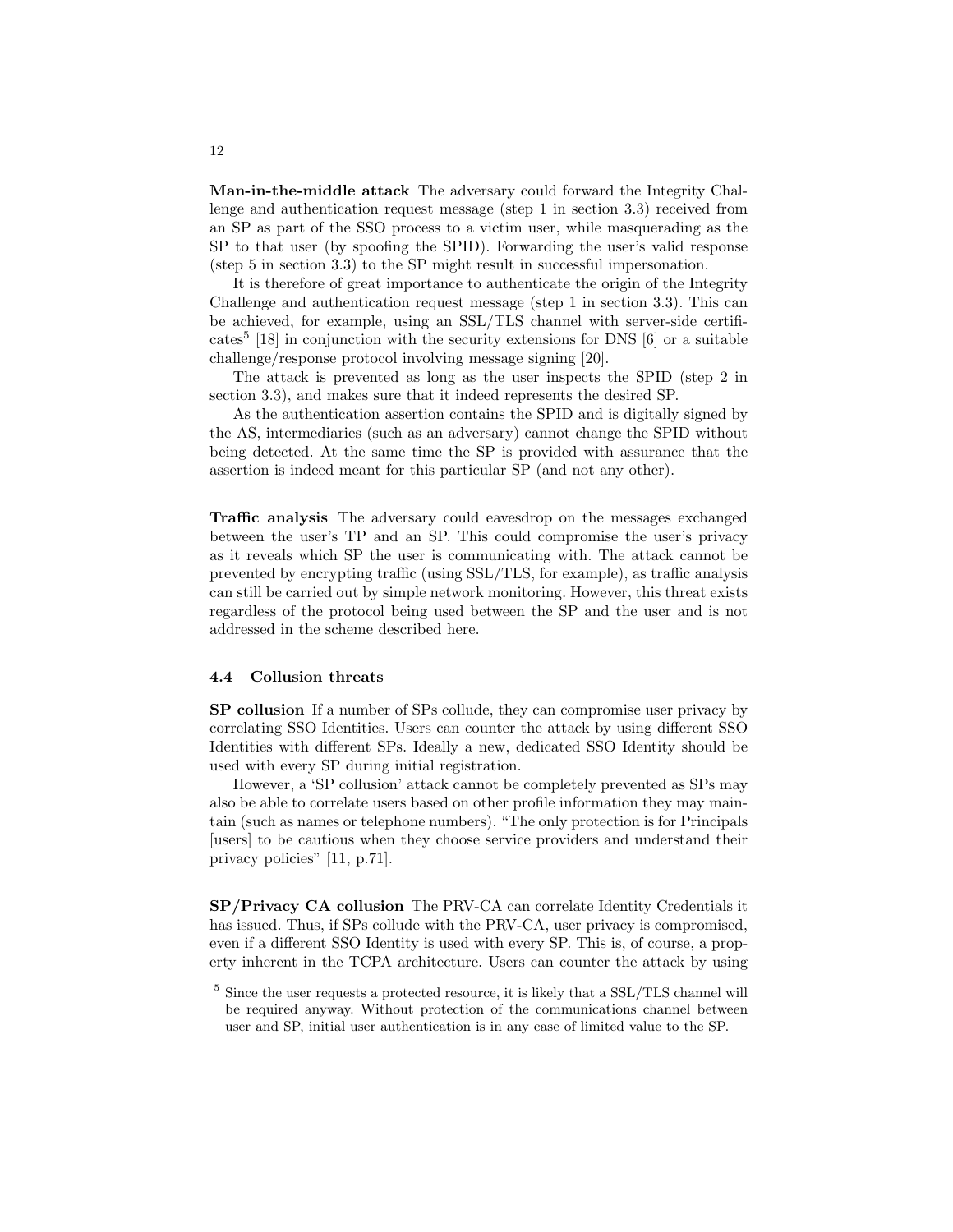different PRV-CAs to certify different IDKs. This may be a tradeoff between privacy protection and SSO, as it is likely that not all PRV-CAs that are trusted by the user are also trusted by all SPs (and vice versa).

# 5 Advantages and Disadvantages

Advantages of the SSO scheme described in this paper include the following.

- It is a local SSO scheme. This means that no third party can impersonate users, since the private keys of SSO identities are protected by the TPM of the local system.
- SSO identities are pseudonymous as they do not include any personal identifying information. This not only protects user privacy, but also allows for separation of identity roles. Further, no risks of personal information exposure arise at the SP.
- It does not necessarily require an online third party. SPs may, however, wish to periodically consult online Certificate Revocation Lists (CRLs) to check the status of the certificates used.
- The SSO protocol can be repeated whenever appropriate, without necessarily requiring user intervention. An online banking SP, for example, may wish to ensure that the user's authentication status and her TP's software state (including the AS) are still acceptable whenever access to a sensitive resource is requested. Rerunning the SSO protocol during an TP/SP session increases the achieved level of security without usability implications.
- The AS resides within the user's TP and its integrity is guaranteed by the trusted TPM. Therefore, and in contrast to other SSO schemes, it is hard to spoof the user interface without being detected. In other words, a 'bogus ASP' attack is likely to fail.
- The scheme does not require changes to the TCPA architecture.
- The scheme can potentially be adapted as a new Liberty [11] profile.

The scheme inherits certain potentially undesirable properties of the TCPA architecture. In particular the following points should be noted. How important these issues are will clearly depend on the implementation environment.

- The complexity of the system is quite high. The SPs must be able to verify Validation Certificates for every possible client software configuration. This aspect requires particular attention by implementers, as it potentially enables service denial attacks.
- PRV-CAs are able to compromise user privacy as they are able to correlate SSO Identities (see also section 4.4).
- Every TPM Identity is bound to its TP. This means that a particular SSO Identity can only be used on the particular TP it was created on. User mobility is only supported if the TP itself provides for this (such as TCPAenabled laptops or PDAs), or if an SSO Identity federation service is provided by individual SPs.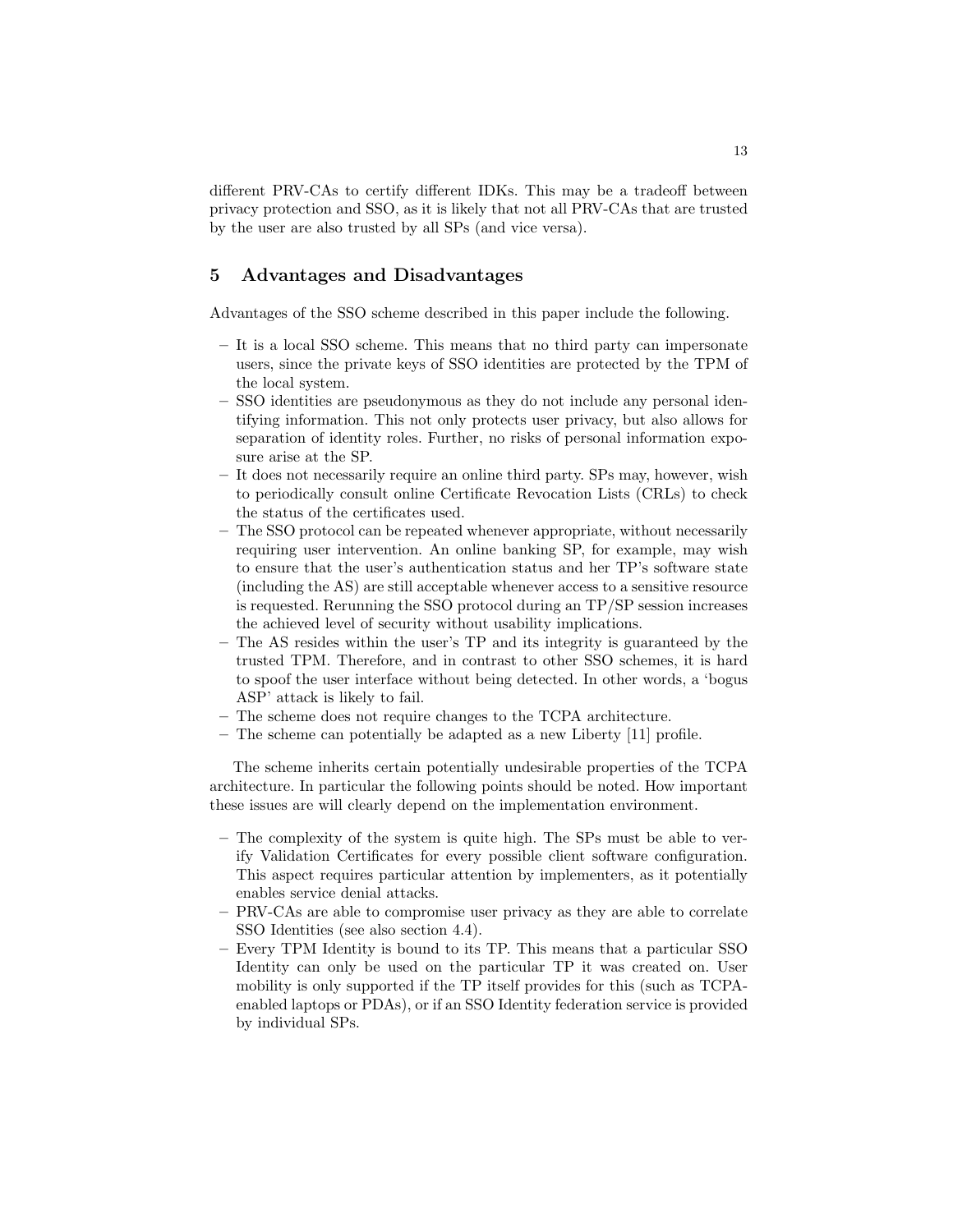### 6 Related Work

Single sign-on architectures within enterprise environments are examined in [3]. Open specifications for web-based SSO amongst disparate security domains include those of the Liberty Alliance [10] that use the SAML schema [16] to transport authentication assertions.

A comprehensive overview of the TCPA specification and potential usage scenarios is given in [1]. In particular, [1, p.255] proposes the use of TPs for sign-on in a corporate environment by delegating user authentication to the user TP and checking its authenticity and integrity. This paper extends these ideas to an open environment such as the Internet.

In the taxonomy of SSO systems described in [17], the scheme presented in this paper falls into the category of local true SSO schemes. An alternative 'local SSO' approach would be a special SSO application running on the users' PCs which stores their SP-specific authentication credentials and executes the SPspecific authentication mechanisms automatically whenever needed. Of course users would have to authenticate themselves to the SSO application at the beginning of a session. This approach is potentially transparent to the SPs, and, if implemented properly, may also offer cross-platform user mobility. Using a TCPA-conformant computing platform in conjunction with the SSO application offers certain advantages. For example, passwords may be retained in the TPM's protected storage, and only released if the platform has booted into a trusted state. Such a scheme falls into the category of pseudo-SSO schemes [17], since user authentication to SPs still relies on 'legacy methods'. This means that no guarantees can be made with respect to the pseudonymity, and therefore unlinkability, of credentials. Furthermore, if vulnerabilities exist in applications, such as web browsers, that may need to inter-operate with the SSO application, long-term credentials may become compromised without the TP being aware.

# 7 Conclusion

This paper demonstrates how SSO among disparate SPs can be achieved using TCPA-conformant computing platforms. The system design makes use of the TCPA security services of TPM Identities, Integrity Metrics and Key Certification. User authentication is delegated to the local TP. SPs need to check the authenticity of the user's TP and the integrity of its software state before trusting any authentication assertions.

The system protects user privacy through the use of pseudonymous SSO identities, and is independent of the local user authentication method. However, TCPA's dependence on PRV-CAs and its inherent complexity are inherited.

# Acknowledgements

We would like to thank Liqun Chen for her helpful remarks and suggestions on an early version of this paper.